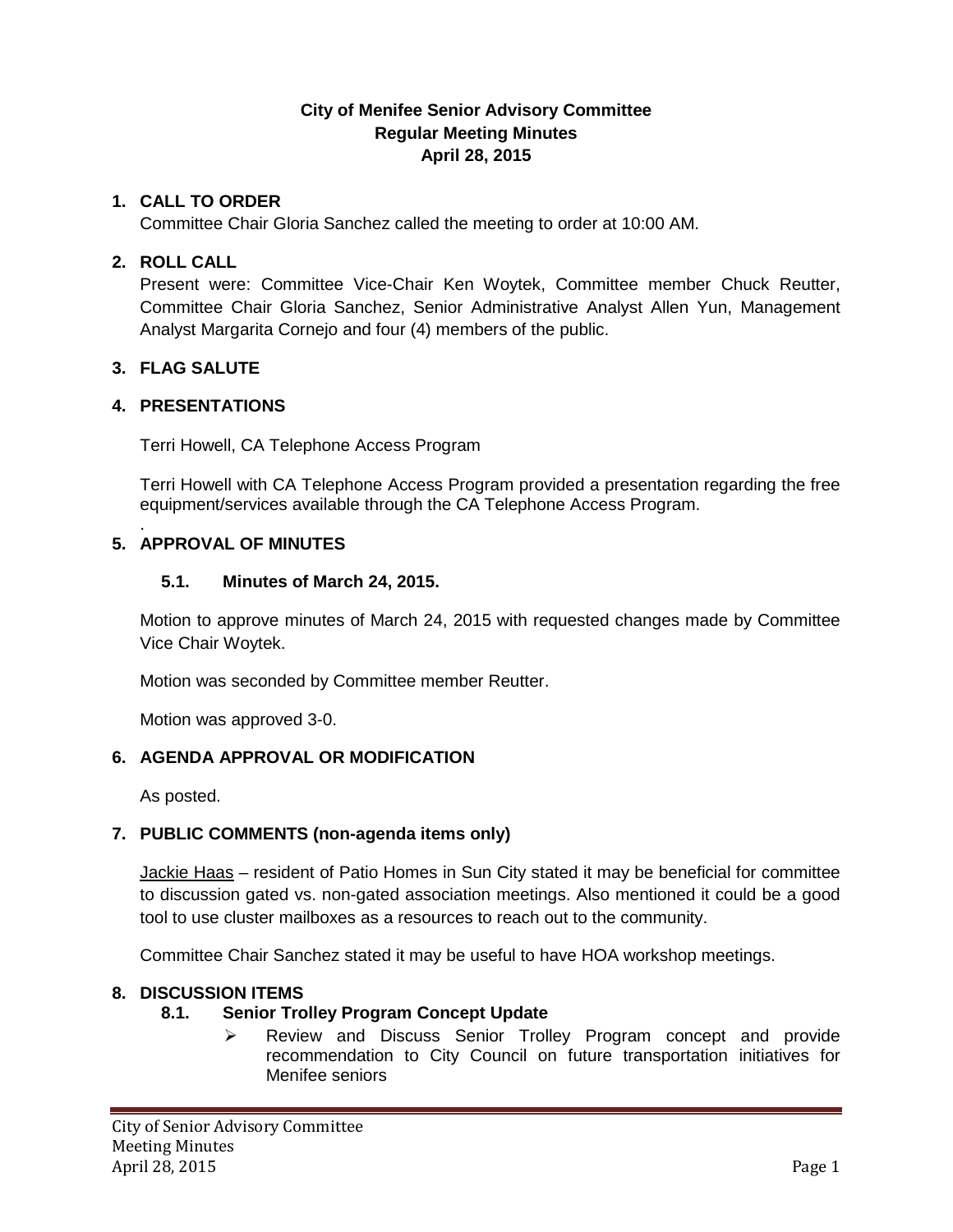Management Analyst Margarita Cornejo provided a brief staff report regarding the Senior Trolley Program Concept requested by the Committee at prior meetings. Staff reached out to RTA and explored the capital and operating costs of running a 28 passenger small bus on a weekly basis. Projected costs were presented to Committee for further discussion.

Committee Vice-Chair Ken Woytek mentioned it would be beneficial to explore expanding services to students, particularly community college. Also, indicated perhaps it would be better to start off with a smaller vehicle and earlier schedule than 8 am to 6 pm.

Committee member Reutter expressed concern about route system process and suggested City explore option of jitneys, as used in Atlantic City.

Commmitee Chair Sanchez stated partnering with commercial vendors and HOAs would help mitigate some of the costs. She also requested staff explore what type of grant funding is available for services/programs such as the proposed.

Committee member Reutter indicated golf cart accessibility may also be something worth exploring to expand transportation options for seniors.

Committee Chair Sanchez stated this would require further research first to really understand the rules and options with respect to golf carts.

Councilmember Greg August indicated RTA will be instituting a new Dial-A-Ride program with \$1 cost in the upcoming future.

Committee Vice-Chair Woytek emphasized the importance of expanding services to other users.

Committee Chair Sanchez mentioned she would like to see Youth Advisory Committee input.

Resident Jackie Haas stated focus should be on getting persons from District 1 to shopping centers.

Committee direction was to have staff further research smaller transportation options and alternate routes, with consideration of other potential users.

#### **8.2. Committee Meeting Schedule – "Dark" in July**

 $\triangleright$  Ratify City Council's direction to annually go "dark" in the month of July by canceling all public meetings.

Management Analyst Margarita Cornejo provided a brief staff report regarding City Council's request at the April 15, 2015 meeting to bring back ordinance to allow amending municipal code to "go dark" during the month of July, and cancel all public meetings.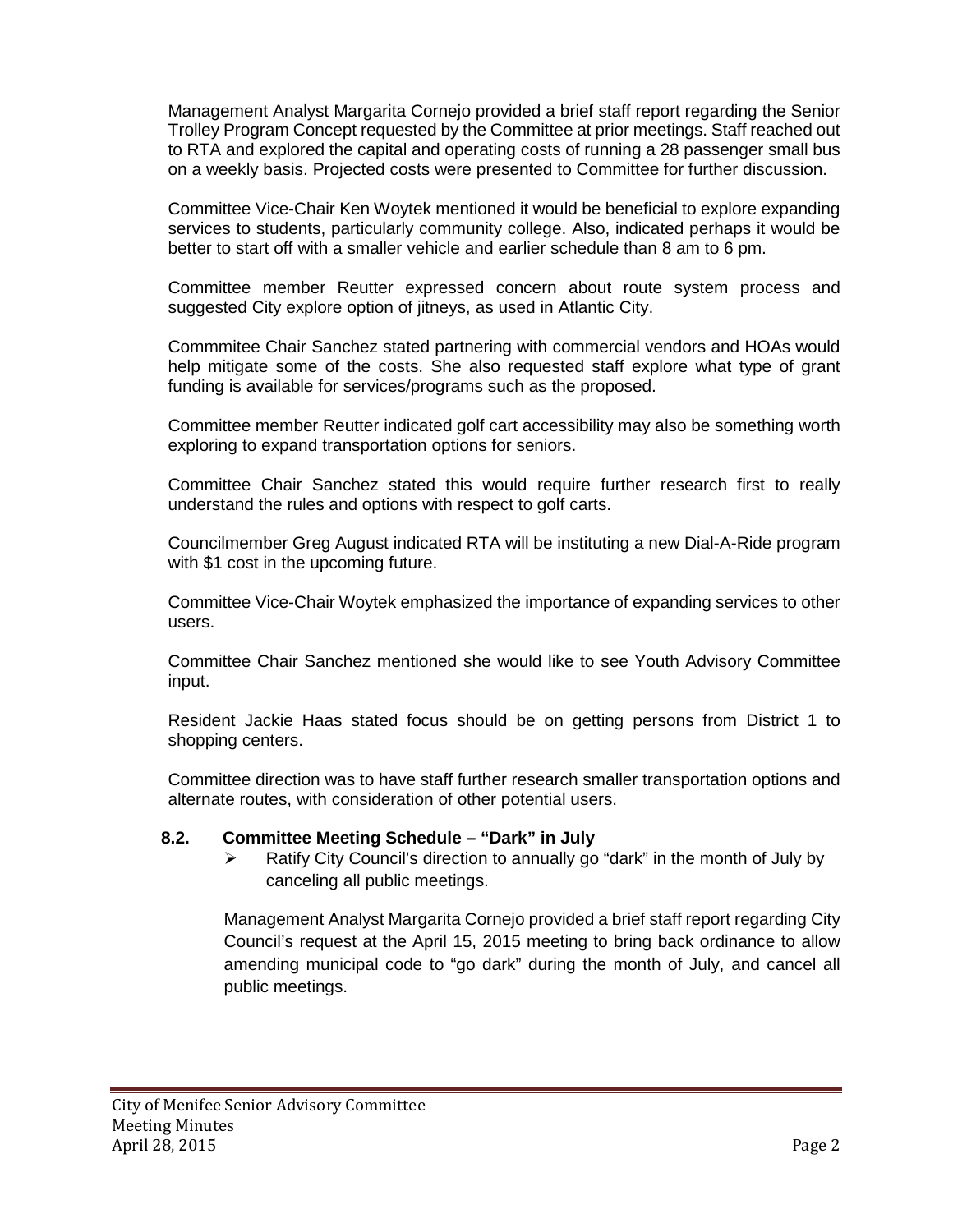Motion to ratify City Council's direction to annually go "dark" in the month of July by canceling all public meetings was made by Committee member Reutter.

Motion was seconded by Committee Vice-Chair Woytek.

Motion was approved 3-0.

# **8.3. Facility Tour Scheduling**

 $\triangleright$  Discuss and confirm preferred date(s) for a comprehensive tour of public park facilities in the City of Menifee.

Management Analyst Margarita Cornejo requested committee discuss and confirm preferred date(s) for a comprehensive tour of public park facilities in the City of Menifee.

Committee Chair Sanchez asked staff email committee members for preferred dates and times given absence of two members at the meeting.

# **8.4. Kay Ceniceros Senior Programming Overview and Discussion**

 $\triangleright$  Receive and file report and presentation from Kay Ceniceros Senior Center staff on programs and activities currently provided to the public.

Kay Ceniceros Senior Center Director Leslie Covey provided a presentation on the various existing and upcoming programs and activities at the senior center.

# **9. COMMUNITY SERVICES DIRECTOR COMMENTS**

- **9.1. Parks, Trails, Open Space and Recreation Master Plan Update**
- **9.2. Senior Center Renovation Update**

# **9.3. Events and Activities Update**

Management Analyst, Margarita Cornejo provided an update on the upcoming community workshop #3 for the Parks, Trails, Open Space and Recreation Master Plan on March 30, 2015 at the May 11, 2015 at the Sun City Civic Association.

Senior Administrative Analyst Allen Yun provided an update on the current senior center renovation improvements underway and upcoming events and activities.

# **10. COMMITTEE MEMBER REPORTS ON COMMITTEE ACTIVITIES**

Committee Chair Sanchez mentioned the upcoming National Day of Prayer event at the LDS Church on May 17<sup>th,</sup>, and the upcoming ScamBusters event in Murrieta on May 22<sup>nd</sup>.